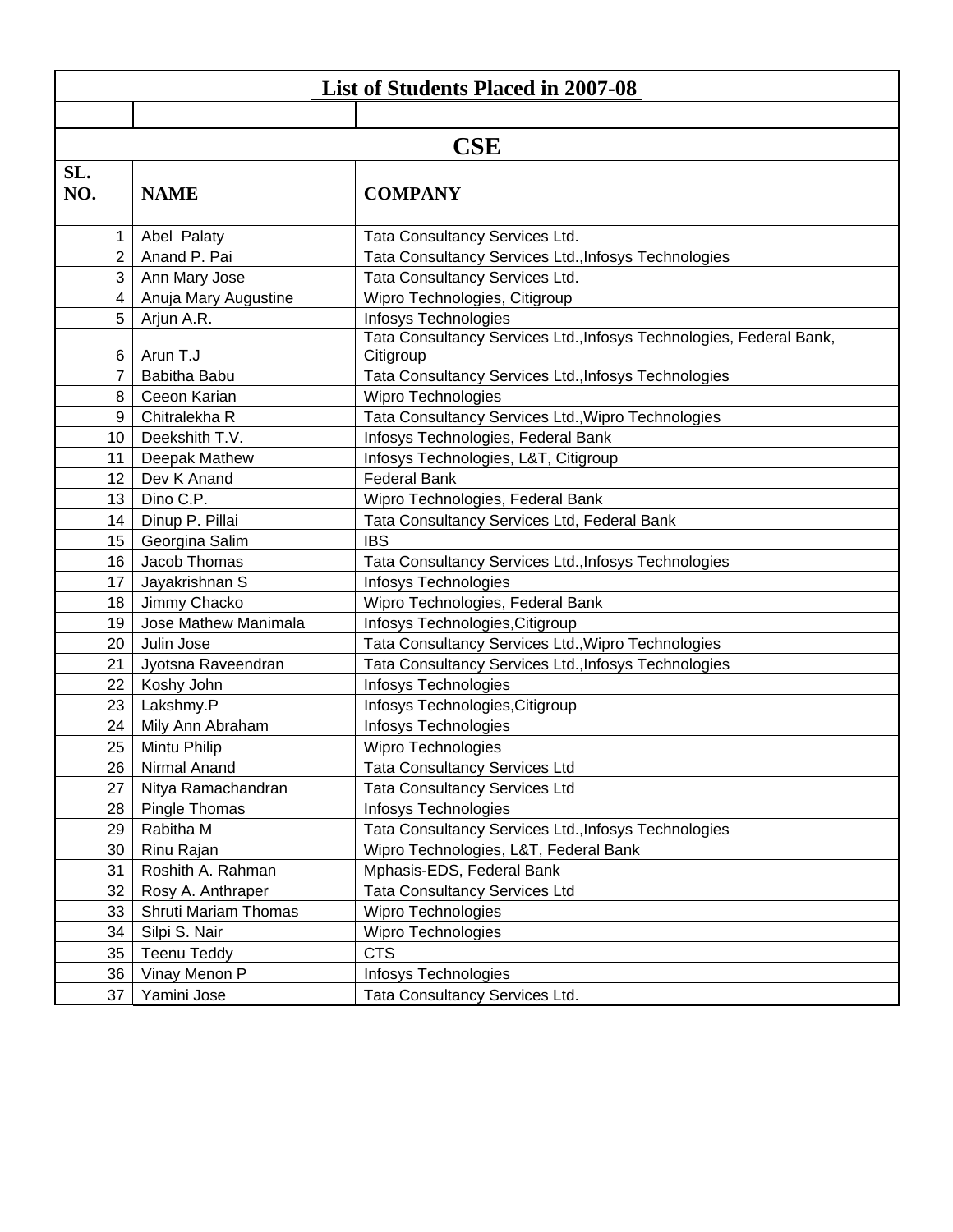| <b>ECE</b>      |                              |                                                                          |  |
|-----------------|------------------------------|--------------------------------------------------------------------------|--|
| SL.             |                              |                                                                          |  |
| NO.             | <b>NAME</b>                  | <b>COMPANY</b>                                                           |  |
| $\mathbf 1$     | Ajay Menon A.R               | Infosys Technologies, Wipro Technologies                                 |  |
| $\overline{2}$  | Amiresh Rajan                | IBS, Citigroup                                                           |  |
| 3               | Ananthu Praveen K            | Tata Consultancy Services Ltd.                                           |  |
| $\overline{4}$  | Aneesh Mathew                | Tata Consultancy Services Ltd., Federal Bank                             |  |
| 5               | Anish Manissery              | Tata Consultancy Services Ltd., Federal Bank                             |  |
| 6               | Anita Joyson                 | Tata Consultancy Services Ltd., Federal Bank                             |  |
| $\overline{7}$  | Anith Simon                  | Wipro Technologies                                                       |  |
| 8               | Asha Maria Thomas            | Wipro Technologies                                                       |  |
| 9               | Avinash Mohan                | Infosys Technologies                                                     |  |
| 10 <sup>1</sup> | <b>Bibin Koruthu Thomas</b>  | Wipro Technologies, Federal Bank                                         |  |
| 11              | <b>Britty Joseph</b>         | <b>Federal Bank</b>                                                      |  |
| 12 <sup>°</sup> | Chindu Francis               | Infosys Technologies, Wipro Technologies, Federal Bank                   |  |
| 13              | Chippy Joseph                | Infosys Technologies, Wipro Technologies, Tata Consultancy Services Ltd. |  |
| 14              | Denny Oommen Mathew          | <b>US Technologies</b>                                                   |  |
| 15 <sub>1</sub> | <b>Didacus Vincent</b>       | Tata Consultancy Services Ltd., Wipro Technologies                       |  |
| 16              | Divya Peter                  | <b>US Technologies</b>                                                   |  |
| 17              | Donia Ann Jose               | <b>Wipro Technologies</b>                                                |  |
| 18              | Elizabeth John               | <b>Infosys Technologies</b>                                              |  |
| 19              | Elvy Ann Mathew              | CTS, Federal Bank                                                        |  |
| 20              | Hans Paul Antony             | <b>HCL</b>                                                               |  |
| 21              | Jaison Joseph                | IBS, Federal Bank                                                        |  |
| 22              | Joel M. Joy                  | Infosys Technologies, Wipro Technologies, Tata Consultancy Services Ltd. |  |
| 23              | K. Krishnakiran              | Infosys Technologies                                                     |  |
| 24              | Lida Mary Chacko             | <b>US Technologies</b>                                                   |  |
| 25              | <b>Mathew Francis</b>        | <b>Wipro Technologies</b>                                                |  |
| 26              | Nikhil Sasi                  | Tata Consultancy Services Ltd., Wipro Technologies                       |  |
| 27              | Niyas P.K.                   | L&T                                                                      |  |
| 28              | Rajitha R                    | Tata Consultancy Services Ltd.                                           |  |
| 29              | Ramjeewan Kumar              | Wipro Technologies, Federal Bank                                         |  |
| 30              | Ria Maria George             | <b>CTS</b>                                                               |  |
| 31              | Rohit Kuruvilla Eapen        | <b>Wipro Technologies</b>                                                |  |
| 32              | <b>Roshith Thomas Mathew</b> | <b>IBS</b>                                                               |  |
| 33              | Sameer Mangalath             | Tata Consultancy Services Ltd., Infosys Technologies                     |  |
| 34              | Shema Meriam Jacob           | Infosys Technologies, Wipro Technologies                                 |  |
| 35              | Shilpa G. Menon              | Tata Consultancy Services Ltd., HP                                       |  |
| 36              | Shimi Rajan George           | Tata Consultancy Services Ltd.                                           |  |
| 37              | Shone Thattil                | L&T                                                                      |  |
| 38              | Sreediva K                   | CTS, HP                                                                  |  |
| 39              | Sreejith, J                  | <b>Wipro Technologies</b>                                                |  |
| 40              | Sreekanth H                  | Infosys Technologies, HP                                                 |  |
| 41              | <b>Staicy Merlin Simon</b>   | <b>US Technologies</b>                                                   |  |
| 42              | Subi Jose                    | <b>IBS</b>                                                               |  |
| 43              | Tina Theresa Lincon          | <b>Wipro Technologies</b>                                                |  |
| 44              | Vibin Raju K K               | <b>Federal Bank</b>                                                      |  |
| 45              | Vineeth Vijayan              | Infosys Technologies                                                     |  |
| 46              | Vyshakh P.R.                 | <b>IBS</b>                                                               |  |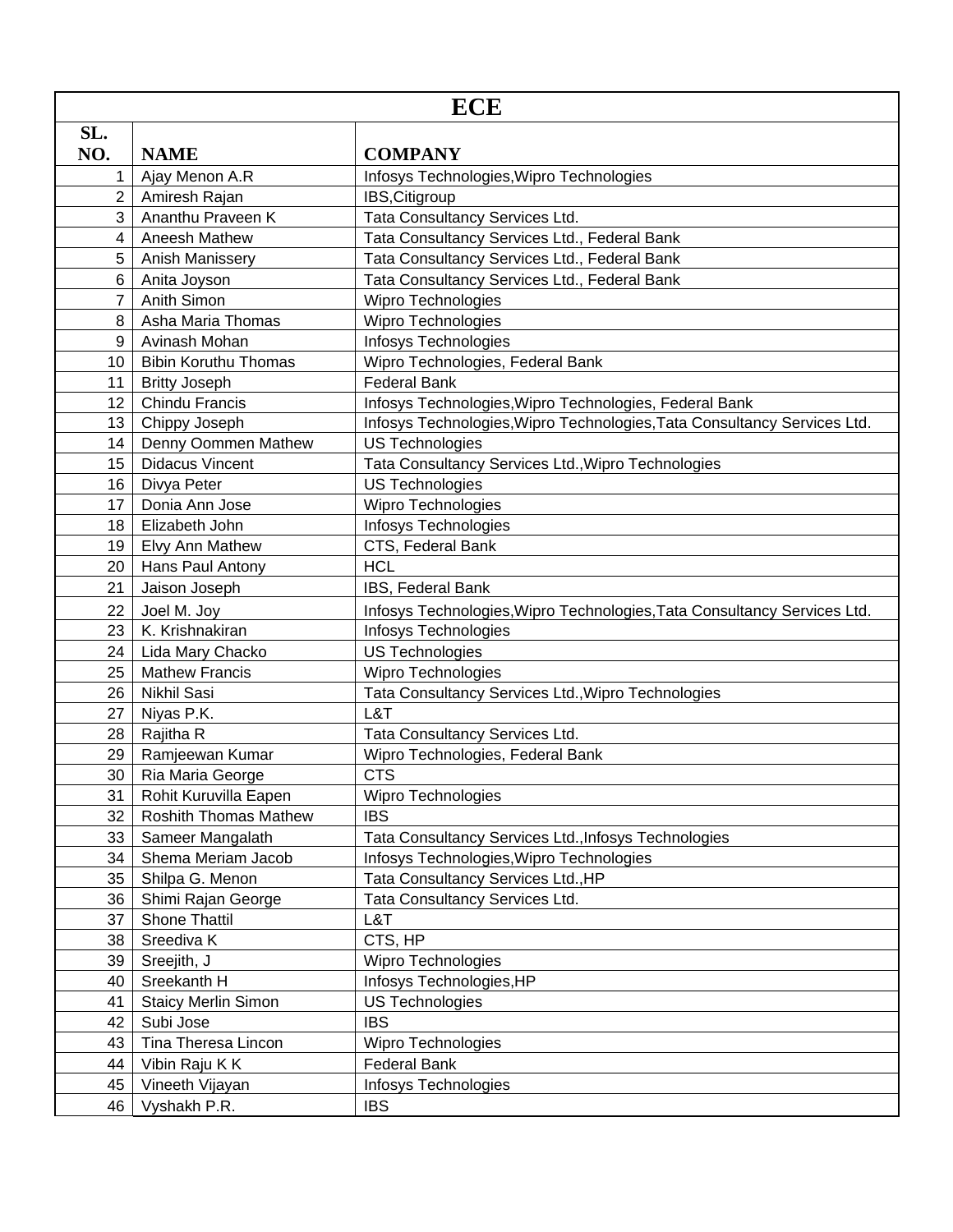| AEI             |                      |                                                        |
|-----------------|----------------------|--------------------------------------------------------|
| SL.             |                      |                                                        |
| NO.             | <b>NAME</b>          | <b>COMPANY</b>                                         |
| 1               | Abraham P. Raju      | <b>IBS</b>                                             |
| $\overline{2}$  | Anuj Abraham         | <b>US Technologies</b>                                 |
| 3               | Arya M.S.            | L&T                                                    |
| 4               | Bharath P.           | Infosys Technologies, Wipro Technologies, Federal Bank |
| 5               | Cino J. Polackal     | <b>IBS</b>                                             |
| 6               | Cyril Baby K         | <b>IBS</b>                                             |
| $\overline{7}$  | Dawn Louis           | <b>IBS</b>                                             |
| 8               | Dhanya G.S           | <b>US Technologies</b>                                 |
| 9               | Govind Chandran N    | Tata Consultancy Services Ltd., Wipro Technologies     |
| 10              | Javed Ahmed Rawther  | Mphasis- EDS, Federal Bank                             |
| 11              | Jeren Antony Joseph  | Tata Consultancy Services Ltd., Wipro Technologies     |
| 12              | Jony Rajkumar        | Infosys Technologies, Federal Bank                     |
| 13              | Kalyani G. Menon     | Wipro Technologies                                     |
| 14              | Minhas M. Kabeer     | <b>IBS</b>                                             |
| 15              | Nabeel Sharafudeen   | Mphasis- EDS                                           |
| 16 <sup>1</sup> | Narayanan, V         | L&T                                                    |
| 17              | Niraj Kumar Sudhakar | <b>Federal Bank</b>                                    |
| 18              | Nizal T Karim        | <b>Federal Bank</b>                                    |
| 19              | Omar Farooque Minty  | Mphasis-EDS                                            |
| 20              | Parvathy Govind M    | <b>IBS</b>                                             |
| 21              | Ram Amrith P         | <b>US Technologies</b>                                 |
| 22              | Robbie Joseph Chacko | <b>IBS</b>                                             |
| 23              | Sajna Abdurahiman    | Tata Consultancy Services Ltd.                         |
| 24              | Saritha V.P.         | <b>CTS</b>                                             |
| 25              | Saumya Sara Roy      | Wipro Technologies                                     |
| 26              | Sayooj Thomas Ninan  | <b>Federal Bank</b>                                    |
| 27              | Sreenivas P. Kamath  | Infosys Technologies                                   |
| 28              | Srikanth Narayan     | Wipro Technologies                                     |
| 29              | Sumithra C           | <b>Federal Bank</b>                                    |
| 30              | <b>Thomas Alex</b>   | <b>Infosys Technologies</b>                            |
| 31              | Thoufiq P.A.         | Wipro Technologies                                     |
| 32              | Tom C. Mathew        | <b>Wipro Technologies</b>                              |
| 33              | Tom Jose             | Wipro Technologies, Tata Consultancy Services Ltd.     |
| 34              | Ubaid, B.V.          | Wipro Technologies                                     |
| 35              | Vibitha K            | <b>Wipro Technologies</b>                              |
| 36              | Vivek S. Babu        | L&T                                                    |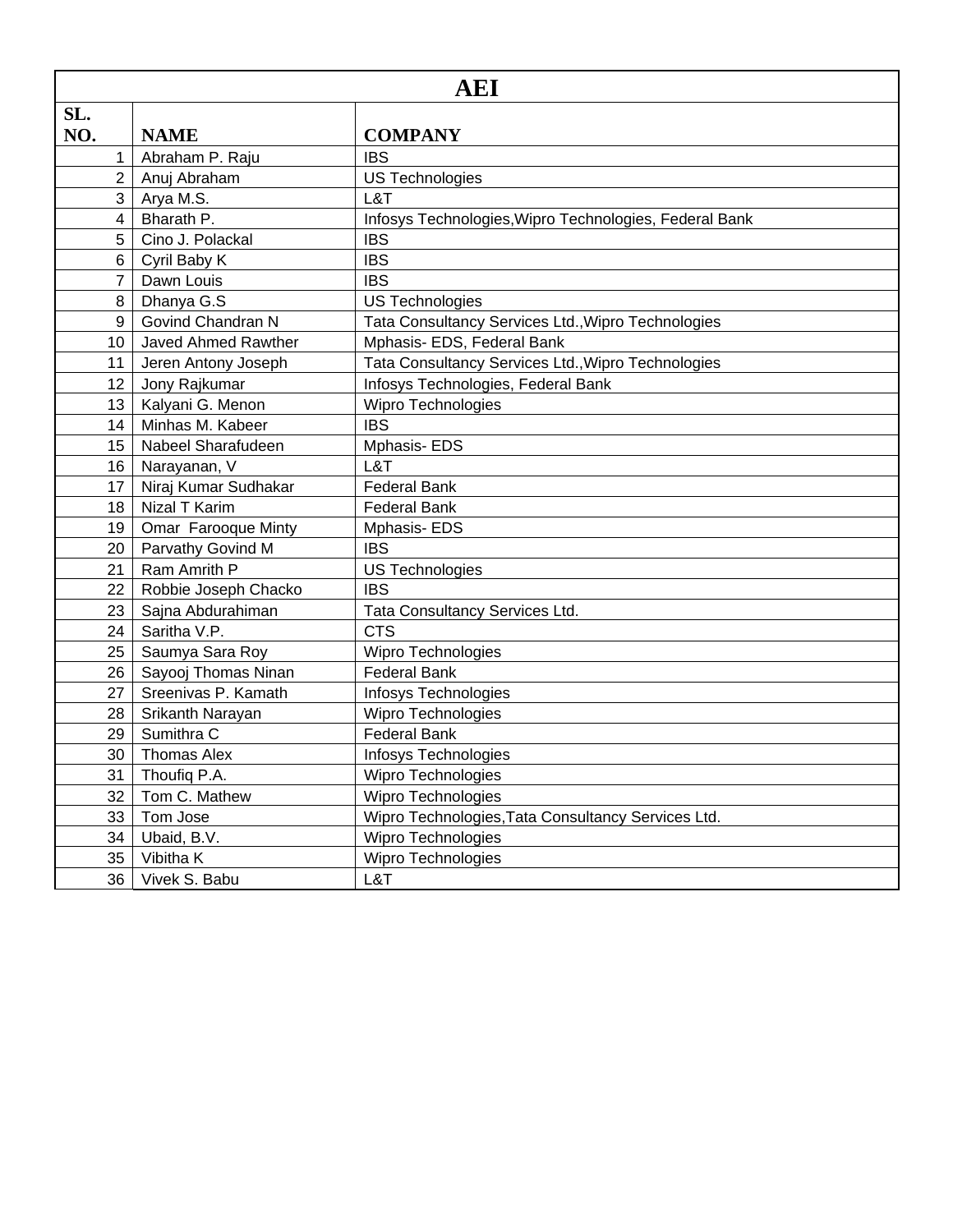| <b>IT</b>      |                            |                                                                          |
|----------------|----------------------------|--------------------------------------------------------------------------|
| SL.            |                            |                                                                          |
| NO.            | <b>NAME</b>                | <b>COMPANY</b>                                                           |
| 1              | Aiswarya Joshi             | Tata Consultancy Services Ltd., Infosys Technologies, Citigroup          |
| $\overline{2}$ | Anjali Pradeep             | Caritor, Federal Bank                                                    |
| 3              | Anjana Rose Jose Kidangan  | Wipro Technologies                                                       |
| 4              | Anju V. Nair               | Tata Consultancy Services Ltd., Infosys Technologies                     |
| 5              | Archit.K.Cherian           | US Technologies, Federal Bank                                            |
| 6              | Ashlin Dominic             | <b>US Technologies</b>                                                   |
| $\overline{7}$ | <b>Aswin Aravind</b>       | Tata Consultancy Services Ltd., Infosys Technologies                     |
| 8              | Chithra Balakrishnan       | Tata Consultancy Services Ltd., Infosys Technologies                     |
| 9              | Honey TA                   | <b>Federal Bank</b>                                                      |
| 10             | Krishna .V                 | Wipro Technologies                                                       |
| 11             | Maria George K             | Infosys Technologies, Federal Bank                                       |
| 12             | Mercy Mary Aliyas          | <b>IBS</b>                                                               |
| 13             | <b>Michael Antony Dias</b> | Wipro Technologies                                                       |
| 14             | <b>Mohammed Nadiq</b>      | Caritor                                                                  |
| 15             | Naveen J                   | Wipro Technologies                                                       |
| 16             | Parvathy B                 | Tata Consultancy Services Ltd., Wipro Technologies, Federal Bank         |
| 17             | Paul Jose                  | Tata Consultancy Services Ltd.                                           |
| 18             | Praba Krishnan             | Tata Consultancy Services Ltd., Infosys Technologies                     |
| 19             | Pravitha Pankaj            | Tata Consultancy Services Ltd., Infosys Technologies                     |
|                |                            | Tata Consultancy Services Ltd., Infosys Technologies, Citigroup, Federal |
| 20             | Preetha Merin Thomas       | <b>Bank</b>                                                              |
| 21             | Priya Susan Thomas         | <b>Federal Bank</b>                                                      |
| 22             | Renuka .S. Panikulam       | Infosys Technologies, Wipro Technologies                                 |
| 23             | <b>Rincy Mathew</b>        | <b>Wipro Technologies</b>                                                |
| 24             | Sajith Sudhakar            | Tata Consultancy Services Ltd., Infosys Technologies                     |
| 25             | Sherin.M.Nazeem            | <b>Wipro Technologies</b>                                                |
| 26             | Swapana C. Babu            | Tata Consultancy Services Ltd., Federal Bank                             |
| 27             | <b>Tanu Diamond</b>        | Tata Consultancy Services Ltd., Infosys Technologies                     |
| 28             | Tara Varghese              | Tata Consultancy Services Ltd., Infosys Technologies                     |
| 29             | Tina Babu                  | Tata Consultancy Services Ltd., Wipro Technologies, Federal Bank         |
| 30             | Tina K. Thayil             | Infosys Technologies                                                     |
| 31             | <b>Tresa Sebastian</b>     | L&T                                                                      |
| 32             | Varun Gopal                | Infosys Technologies, Federal Bank                                       |
| 33             | <b>Vimal Mathew</b>        | Infosys Technologies, Wipro Technologies, Federal Bank                   |
| 34             | Vineeth V                  | Tata Consultancy Services Ltd.                                           |